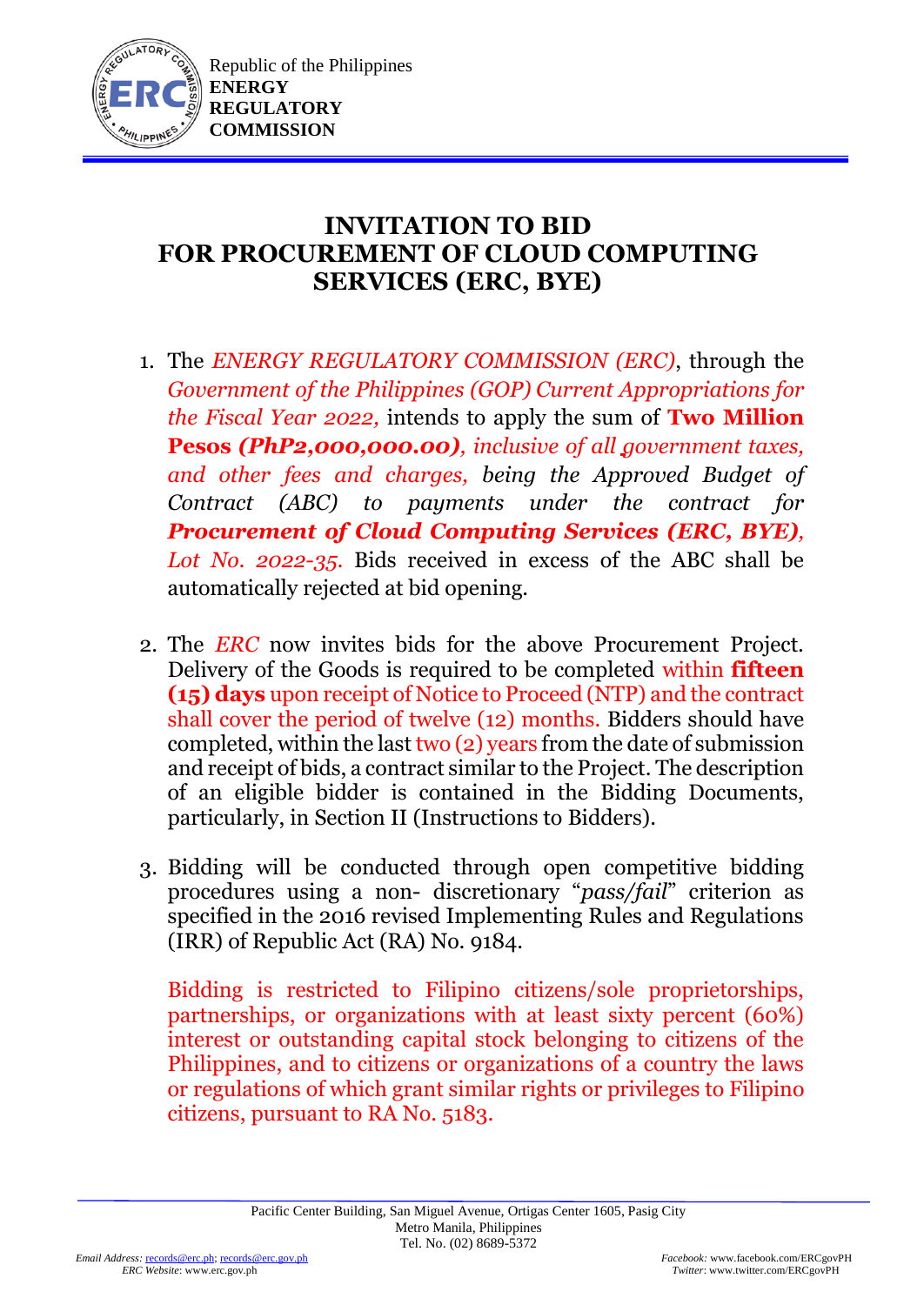- 4. Prospective Bidders may obtain further information from *ERC BAC Secretariat* and inspect the Bidding Documents at the address given below during *Monday to Friday, 09:00 A.M. to 03:00 P.M*.
- 5. A complete set of Bidding Documents may be acquired by interested Bidders on *19 May 2022* from the given address and website(s) below *and upon payment of the applicable fee for the Bidding Documents, pursuant to the latest Guidelines issued by the GPPB, in the amount of Five Thousand Pesos (PhP5,000.00)*. The Procuring Entity shall allow the bidder to present its proof of payment for the fees *in person.*
- 6. The *ERC BAC* will hold a Pre-Bid Conference<sup>1</sup> , which shall be open to prospective bidders, on *02 June 2022, 1:00 P.M. through videoconferencing via MS Teams, which can be accessed through:*

[https://teams.microsoft.com/l/meetup-](https://teams.microsoft.com/l/meetup-join/19%3ameeting_Zjk3MGU2ZWItZjVlMS00YmM0LTk3YzEtYWQ2OWQwOTYxZWQ5%40thread.v2/0?context=%7b%22Tid%22%3a%2234a3c75d-10fe-482b-9220-04df09540e89%22%2c%22Oid%22%3a%225f074c63-51dc-4812-9356-3479a48fb753%22%7d)

[join/19%3ameeting\\_Zjk3MGU2ZWItZjVlMS00YmM0LTk3YzEtYWQ2OWQwOT](https://teams.microsoft.com/l/meetup-join/19%3ameeting_Zjk3MGU2ZWItZjVlMS00YmM0LTk3YzEtYWQ2OWQwOTYxZWQ5%40thread.v2/0?context=%7b%22Tid%22%3a%2234a3c75d-10fe-482b-9220-04df09540e89%22%2c%22Oid%22%3a%225f074c63-51dc-4812-9356-3479a48fb753%22%7d) [YxZWQ5%40thread.v2/0?context=%7b%22Tid%22%3a%2234a3c75d-10fe-482b-](https://teams.microsoft.com/l/meetup-join/19%3ameeting_Zjk3MGU2ZWItZjVlMS00YmM0LTk3YzEtYWQ2OWQwOTYxZWQ5%40thread.v2/0?context=%7b%22Tid%22%3a%2234a3c75d-10fe-482b-9220-04df09540e89%22%2c%22Oid%22%3a%225f074c63-51dc-4812-9356-3479a48fb753%22%7d)[9220-04df09540e89%22%2c%22Oid%22%3a%225f074c63-51dc-4812-9356-](https://teams.microsoft.com/l/meetup-join/19%3ameeting_Zjk3MGU2ZWItZjVlMS00YmM0LTk3YzEtYWQ2OWQwOTYxZWQ5%40thread.v2/0?context=%7b%22Tid%22%3a%2234a3c75d-10fe-482b-9220-04df09540e89%22%2c%22Oid%22%3a%225f074c63-51dc-4812-9356-3479a48fb753%22%7d) [3479a48fb753%22%7d](https://teams.microsoft.com/l/meetup-join/19%3ameeting_Zjk3MGU2ZWItZjVlMS00YmM0LTk3YzEtYWQ2OWQwOTYxZWQ5%40thread.v2/0?context=%7b%22Tid%22%3a%2234a3c75d-10fe-482b-9220-04df09540e89%22%2c%22Oid%22%3a%225f074c63-51dc-4812-9356-3479a48fb753%22%7d)

- 7. Bids must be duly received by the BAC Secretariat through manual submission at the office address indicated below on or before *16 June* 2022, 03:00 P.M. Late bids shall not be accepted. Bidders are requested to submit one (1) original and one (1) copy of their bids. Bidders are likewise requested to bring the originals of the documents submitted and present the same for comparison during the bid opening.
- 8. All Bids must be accompanied by a bid security in any of the acceptable forms and in the amount stated in **ITB** Clause 14.
- 9. Bid opening shall be on *16 June 2022, 03:00 P.M.* at the given address below. Bids will be opened in the presence of the bidders' representatives who choose to attend the activity.
- 10. The *ERC* reserves the right to reject any and all bids, declare a failure of bidding, or not award the contract at any time prior to contract award in accordance with Sections 35.6 and 41 of the 2016 revised IRR of RA No. 9184, without thereby incurring any liability to the affected bidder or bidders.

1

<sup>1</sup> May be deleted in case the ABC is less than One Million Pesos (PhP1,000,000) where the Procuring Entity may not hold a Pre-Bid Conference.